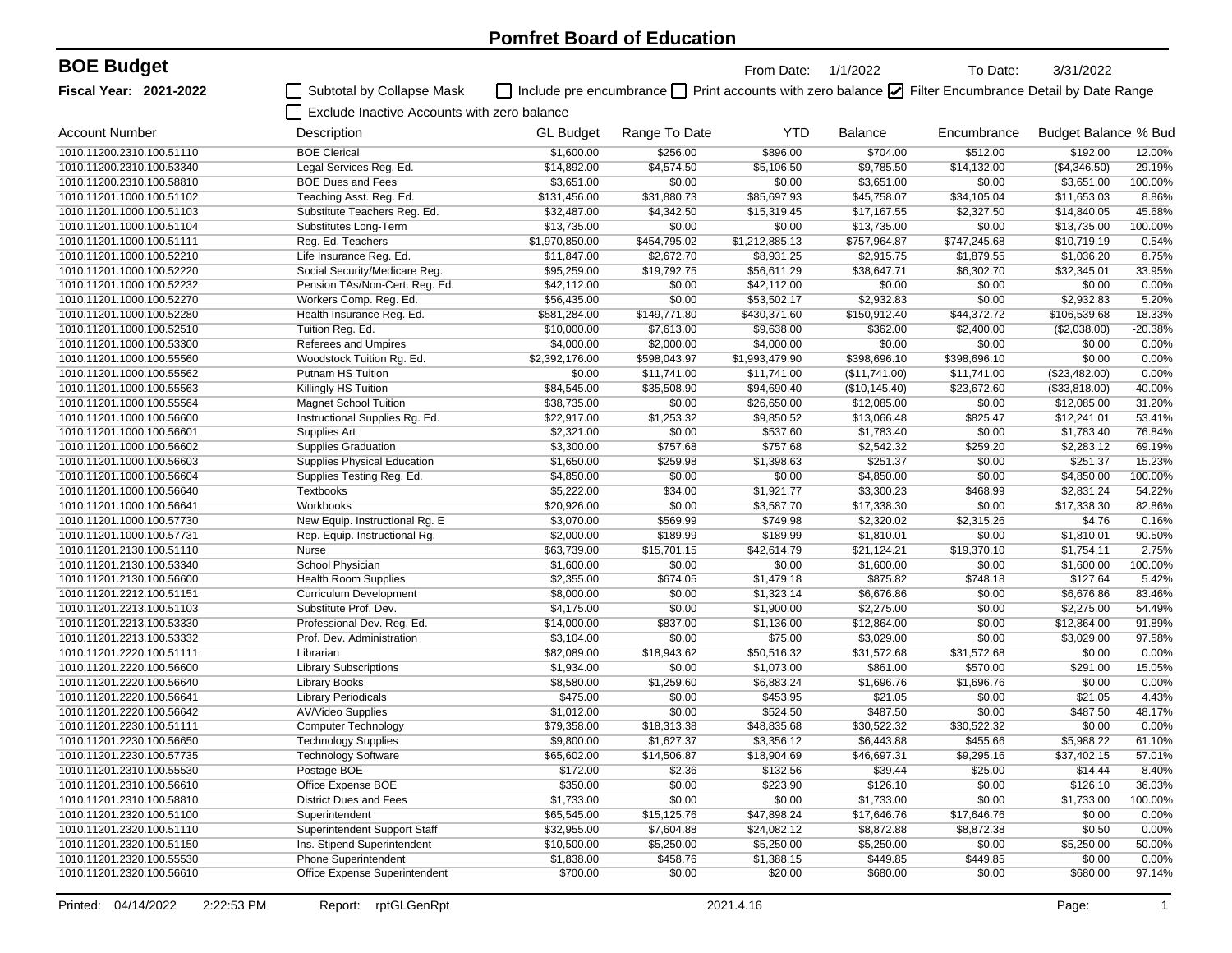| <b>BOE Budget</b>                                      |                                                      |                         |                                                                                                        | From Date: 1/1/2022     |                          | To Date:         | 3/31/2022            |                 |
|--------------------------------------------------------|------------------------------------------------------|-------------------------|--------------------------------------------------------------------------------------------------------|-------------------------|--------------------------|------------------|----------------------|-----------------|
| <b>Fiscal Year: 2021-2022</b>                          | Subtotal by Collapse Mask                            |                         | □ Include pre encumbrance □ Print accounts with zero balance ☑ Filter Encumbrance Detail by Date Range |                         |                          |                  |                      |                 |
|                                                        | Exclude Inactive Accounts with zero balance          |                         |                                                                                                        |                         |                          |                  |                      |                 |
| <b>Account Number</b>                                  | Description                                          | <b>GL Budget</b>        | Range To Date                                                                                          | <b>YTD</b>              | <b>Balance</b>           | Encumbrance      | Budget Balance % Bud |                 |
| 1010.11201.2320.100.58810                              | Superintendent Dues and Fees                         | \$3,540.00              | \$0.00                                                                                                 | \$3,090.00              | \$450.00                 | \$0.00           | \$450.00             | 12.71%          |
| 1010.11201.2400.100.51110                              | School Office Support Staff                          | \$61,107.00             | \$9,844.15                                                                                             | \$26,800.49             | \$34,306.51              | \$14,654.55      | \$19,651.96          | 32.16%          |
| 1010.11201.2400.100.51111                              | <b>Office Stipend Positions</b>                      | \$10,063.00             | \$2,634.00                                                                                             | \$5,963.28              | \$4,099.72               | \$2,894.50       | \$1,205.22           | 11.98%          |
| 1010.11201.2400.100.51112                              | Office Support Staff/OT                              | \$1,500.00              | \$92.55                                                                                                | \$92.55                 | \$1,407.45               | \$0.00           | \$1,407.45           | 93.83%          |
| 1010.11201.2400.100.51150                              | Ins. Stipend Office                                  | \$2,250.00              | \$500.00                                                                                               | \$1,000.00              | \$1,250.00               | \$500.00         | \$750.00             | 33.33%          |
| 1010.11201.2400.100.51512                              | <b>Office Staff Substitutes</b>                      | \$352.00                | \$0.00                                                                                                 | \$679.04                | (\$327.04)               | \$0.00           | (\$327.04)           | $-92.91%$       |
| 1010.11201.2400.100.56610                              | <b>Office Supplies</b>                               | \$20,100.00             | \$3,865.95                                                                                             | \$9,573.02              | \$10,526.98              | \$75.81          | \$10,451.17          | 52.00%          |
| 1010.11201.2410.100.51100                              | Principal/Asst. Principal                            | \$223,957.00            | \$51,682.38                                                                                            | \$163,660.87            | \$60,296.13              | \$60,296.13      | \$0.00               | 0.00%           |
| 1010.11201.2410.100.51110                              | <b>Principal Secretary</b>                           | \$47,377.00             | \$10,908.22                                                                                            | \$33,101.99             | \$14,275.01              | \$14,340.08      | (\$65.07)            | $-0.14%$        |
| 1010.11201.2410.100.56610                              | Office Expense Principal                             | \$3,500.00              | \$396.71                                                                                               | \$2,544.38              | \$955.62                 | \$0.00           | \$955.62             | 27.30%          |
| 1010.11201.2490.100.53300                              | <b>Contracted Services School</b>                    | \$37,250.00             | \$2,608.35                                                                                             | \$33,381.15             | \$3,868.85               | \$4,115.85       | (\$247.00)           | $-0.66%$        |
| 1010.11201.2490.100.53301                              | Per. Prof. Serv. Constables                          | \$500.00                | \$0.00                                                                                                 | \$0.00                  | \$500.00                 | \$0.00           | \$500.00             | 100.00%         |
| 1010.11201.2490.100.55530                              | Phone School                                         | \$5,775.00              | \$799.08                                                                                               | \$3,226.31              | \$2,548.69               | \$2,548.69       | \$0.00               | 0.00%           |
| 1010.11201.2490.100.55531                              | Postage School                                       | \$2,466.00              | \$0.00                                                                                                 | \$2,411.00              | \$55.00                  | \$0.00           | \$55.00              | 2.23%           |
| 1010.11201.2490.100.55540                              | Advertising                                          | \$2,500.00              | \$1,496.00                                                                                             | \$4,988.69              | (\$2,488.69)             | \$651.20         | (\$3,139.89)         | -125.60%        |
| 1010.11201.2490.100.55580                              | Travel Staff/Admin. Rg. Ed.                          | \$2,000.00              | \$70.20                                                                                                | \$208.86                | \$1,791.14               | \$0.00           | \$1,791.14           | 89.56%          |
| 1010.11201.2490.100.58810                              | PCS Dues and Fees                                    | \$5,131.00              | \$273.65                                                                                               | \$4,307.88              | \$823.12                 | \$350.00         | \$473.12             | 9.22%           |
| 1010.11201.2500.100.51111                              | <b>Central Office Support Staff</b>                  | \$84,487.00             | \$19,479.05                                                                                            | \$60,948.72             | \$23,538.28              | \$24,488.65      | (\$950.37)           | $-1.12%$        |
| 1010.11201.2510.100.53300<br>1010.11201.2510.100.53340 | Per. Prof. Serv. Fringe                              | \$500.00<br>\$11,188.00 | \$0.00<br>\$0.00                                                                                       | \$436.00<br>\$10,311.84 | \$64.00<br>\$876.16      | \$0.00<br>\$0.00 | \$64.00<br>\$876.16  | 12.80%<br>7.83% |
| 1010.11201.2510.100.53341                              | Payroll/Tyler<br>Auditors                            | \$11,500.00             | \$3,800.00                                                                                             | \$12,300.00             |                          | \$0.00           | (\$800.00)           | $-6.96%$        |
| 1010.11201.2570.100.52260                              | <b>Unemployment Compensation</b>                     | \$6,000.00              | \$0.00                                                                                                 | \$0.00                  | (\$800.00)<br>\$6,000.00 | \$6,000.00       | \$0.00               | 0.00%           |
| 1010.11201.2580.100.53340                              | <b>IT Services</b>                                   | \$72,850.00             | \$19,412.40                                                                                            | \$55,837.20             | \$17,012.80              | \$37,492.40      | (\$20,479.60)        | $-28.11%$       |
| 1010.11201.2580.100.57735                              | <b>Technology Equipment</b>                          | \$33,475.00             | \$45,191.91                                                                                            | \$47,416.63             | (\$13,941.63)            | \$25,678.00      | (\$39,619.63)        | $-118.36%$      |
| 1010.11201.2600.100.51110                              | <b>Custodial Supervisor</b>                          | \$59,219.00             | \$14,625.82                                                                                            | \$44,538.26             | \$14,680.74              | \$15,946.24      | (\$1,265.50)         | $-2.14%$        |
| 1010.11201.2600.100.54420                              | Refuse Removal                                       | \$7,648.00              | \$1,743.46                                                                                             | \$5,163.05              | \$2,484.95               | \$1,773.92       | \$711.03             | 9.30%           |
| 1010.11201.2600.100.56629                              | <b>Custodial/Maintenance Supplies</b>                | \$25,000.00             | \$9,564.22                                                                                             | \$24,854.24             | \$145.76                 | \$1,364.00       | (\$1,218.24)         | $-4.87%$        |
| 1010.11201.2610.100.51110                              | <b>Custodial Salaries</b>                            | \$124,735.00            | \$31,856.68                                                                                            | \$94,318.77             | \$30,416.23              | \$28,428.26      | \$1,987.97           | 1.59%           |
| 1010.11201.2610.100.51111                              | <b>Summer Custodians</b>                             | \$10,400.00             | \$0.00                                                                                                 | \$11,214.50             | (\$814.50)               | \$0.00           | (\$814.50)           | $-7.83%$        |
| 1010.11201.2610.100.56622                              | Electricity                                          | \$84,870.00             | \$20,258.91                                                                                            | \$49,727.07             | \$35,142.93              | \$35,142.93      | \$0.00               | 0.00%           |
| 1010.11201.2610.100.56624                              | <b>Heating Fuel</b>                                  | \$75,558.00             | \$39,565.70                                                                                            | \$61,055.22             | \$14,502.78              | \$14,502.78      | \$0.00               | 0.00%           |
| 1010.11201.2620.100.51512                              | <b>Custodial Substitutes</b>                         | \$7,800.00              | \$893.78                                                                                               | \$1,572.70              | \$6,227.30               | \$1,033.35       | \$5,193.95           | 66.59%          |
| 1010.11201.2620.100.54430                              | Repairs and Maintenance Servic                       | \$40,150.00             | \$10,285.28                                                                                            | \$31,278.14             | \$8,871.86               | \$37,650.55      | (\$28,778.69)        | $-71.68%$       |
| 1010.11201.2620.100.54431                              | Repairs and Maintenance                              | \$50,000.00             | \$73,299.80                                                                                            | \$73,299.80             | $(\$23,299.80)$          | \$17,664.80      | (\$40,964.60)        | $-81.93%$       |
| 1010.11201.2620.100.57731                              | Replacement Non-Inst. Equip.                         | \$17,621.00             | \$3,101.70                                                                                             | \$11,422.76             | \$6,198.24               | \$6,141.74       | \$56.50              | 0.32%           |
| 1010.11201.2650.100.56626                              | Gasoline                                             | \$2,693.00              | \$752.77                                                                                               | \$1,677.21              | \$1,015.79               | \$1,015.79       | \$0.00               | 0.00%           |
| 1010.11201.2660.100.51110                              | <b>School Security</b>                               | \$12,100.00             | \$3,061.74                                                                                             | \$8,063.22              | \$4,036.78               | \$3,439.26       | \$597.52             | 4.94%           |
| 1010.11201.2660.100.54400                              | <b>Building Security</b>                             | \$3,000.00              | \$0.00                                                                                                 | \$2,321.38              | \$678.62                 | \$12,570.00      | (\$11,891.38)        | -396.38%        |
| 1010.11201.2670.100.51110                              | School Constable                                     | \$4,100.00              | \$1,034.00                                                                                             | \$2,860.00              | \$1,240.00               | \$1,188.00       | \$52.00              | 1.27%           |
| 1010.11201.2680.100.55520                              | Property Liability Insurance                         | \$58,387.00             | \$0.00                                                                                                 | \$57,051.76             | \$1,335.24               | \$0.00           | \$1,335.24           | 2.29%           |
| 1010.11201.2700.100.55510                              | Transportation PCS & HS                              | \$473,161.00            | \$121,415.27                                                                                           | \$280,829.43            | \$192,331.57             | \$190,987.57     | \$1,344.00           | 0.28%           |
| 1010.11201.2710.100.56626                              | Diesel Fuel                                          | \$31,833.00             | \$8,952.91                                                                                             | \$21,328.74             | \$10,504.26              | \$10,503.76      | \$0.50               | $0.00\%$        |
| 1010.11201.3100.100.54400                              | Cafeteria Repairs                                    | \$4,500.00              | \$3,909.81                                                                                             | \$4,225.20              | \$274.80                 | \$656.03         | (\$381.23)           | $-8.47%$        |
|                                                        | PROGRAM: Regular Elementary Education Programs - 100 | \$7,753,079.00          | \$1,943,739.08                                                                                         | \$5,597,778.42          | \$2,155,300.58           | \$1,986,575.50   | \$168,725.08         | 2.18%           |
| 1010.11200.2310.200.53340                              | Legal Services Sp. Ed.                               | \$9,757.00              | \$3,406.50                                                                                             | \$3,938.50              | \$5,818.50               | \$5,818.50       | \$0.00               | 0.00%           |
| 1010.11201.1000.200.51102                              | Teaching Asst. Sp. Ed.                               | \$125,048.00            | \$33,023.72                                                                                            | \$80,139.56             | \$44,908.44              | \$37,510.92      | \$7,397.52           | 5.92%           |
| 1010.11201.1000.200.51103                              | Substitute Teachers Sp. Ed.                          | \$3,074.00              | \$532.50                                                                                               | \$1,225.00              | \$1,849.00               | \$272.50         | \$1,576.50           | 51.28%          |
| 1010.11201.1000.200.51104                              | Substitute TAs Sp. Ed.                               | \$1,000.00              | \$0.00                                                                                                 | \$0.00                  | \$1,000.00               | \$0.00           | \$1,000.00           | 100.00%         |
| 1010.11201.1000.200.51111                              | Sp. Ed. Teachers                                     | \$380,236.00            | \$95,385.07                                                                                            | \$247,601.37            | \$132,634.63             | \$158,975.20     | (\$26,340.57)        | $-6.93%$        |
| 1010.11201.1000.200.51150                              | Ins. Stipend Sp. Ed. TAs                             | \$750.00                | \$250.00                                                                                               | \$500.00                | \$250.00                 | \$250.00         | \$0.00               | 0.00%           |
| Printed: 04/14/2022                                    | 2:22:53 PM<br>Report: rptGLGenRpt                    |                         |                                                                                                        | 2021.4.16               |                          |                  | Page:                | $\overline{2}$  |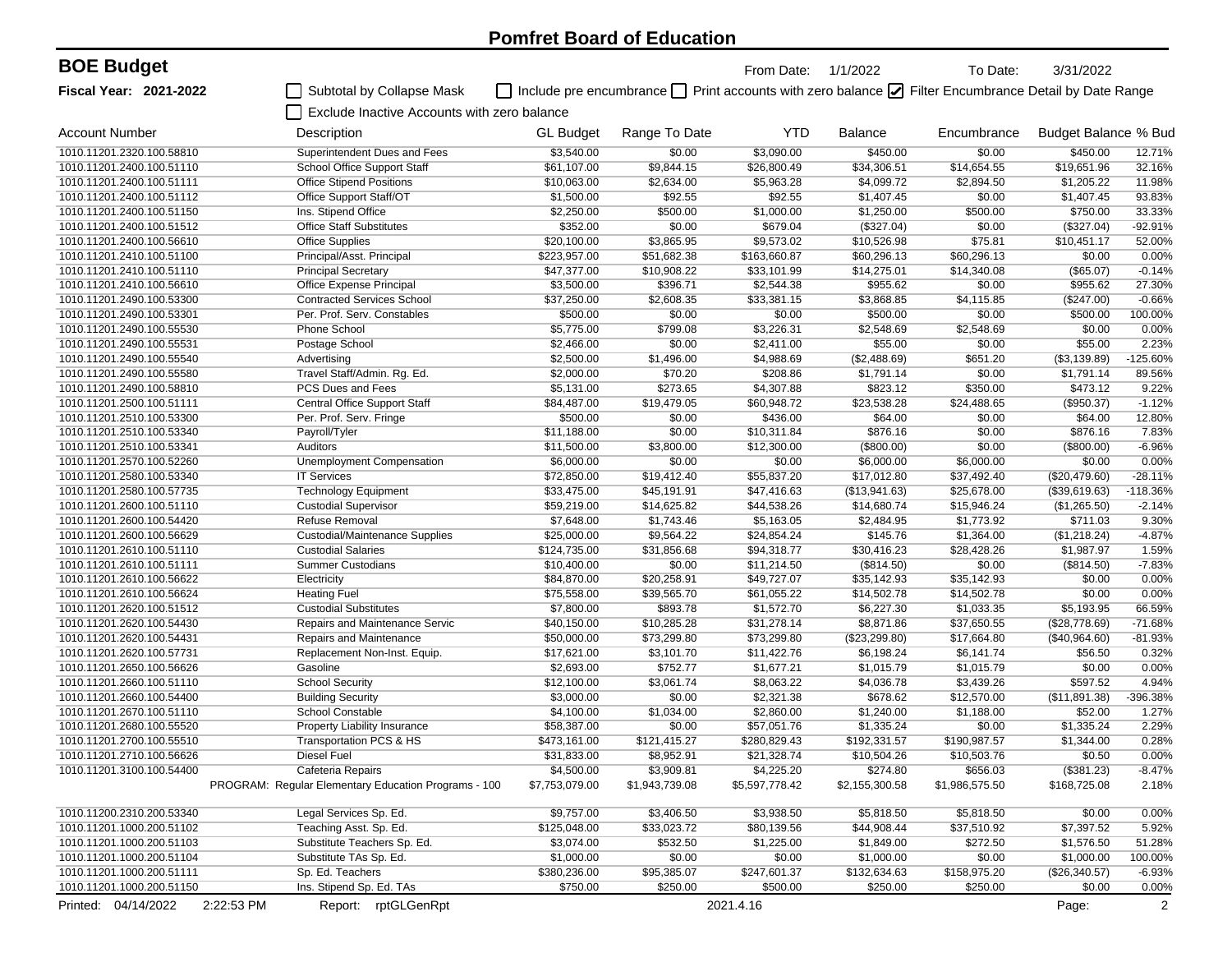| <b>BOE Budget</b>         |                                                    |                  |                                                                                                        | From Date:   | 1/1/2022       | To Date:     | 3/31/2022            |              |
|---------------------------|----------------------------------------------------|------------------|--------------------------------------------------------------------------------------------------------|--------------|----------------|--------------|----------------------|--------------|
| Fiscal Year: 2021-2022    | Subtotal by Collapse Mask                          |                  | □ Include pre encumbrance □ Print accounts with zero balance ☑ Filter Encumbrance Detail by Date Range |              |                |              |                      |              |
|                           | Exclude Inactive Accounts with zero balance        |                  |                                                                                                        |              |                |              |                      |              |
| <b>Account Number</b>     | Description                                        | <b>GL Budget</b> | Range To Date                                                                                          | <b>YTD</b>   | <b>Balance</b> | Encumbrance  | Budget Balance % Bud |              |
| 1010.11201.1000.200.52210 | Life Insurance Sp. Ed.                             | \$4,993.00       | \$838.50                                                                                               | \$2,691.90   | \$2,301.10     | \$218.70     | \$2.082.40           | 41.71%       |
| 1010.11201.1000.200.52220 | Social Security/Medicare Sp. E                     | \$31,657.00      | \$6,628.92                                                                                             | \$17,780.61  | \$13,876.39    | \$2,455.89   | \$11,420.50          | 36.08%       |
| 1010.11201.1000.200.52232 | Pension TAs/Non-Cert. Sp. Ed.                      | \$9,670.00       | \$0.00                                                                                                 | \$9,670.00   | \$0.00         | \$0.00       | \$0.00               | 0.00%        |
| 1010.11201.1000.200.52270 | Workers Comp. Sp. Ed.                              | \$14,109.00      | \$0.00                                                                                                 | \$13,375.54  | \$733.46       | \$0.00       | \$733.46             | 5.20%        |
| 1010.11201.1000.200.52280 | Health Insurance Sp.Ed.                            | \$194,867.00     | \$42,021.34                                                                                            | \$123,397.88 | \$71,469.12    | \$13,259.85  | \$58,209.27          | 29.87%       |
| 1010.11201.1000.200.52281 | Tuition Sp. Ed.                                    | \$2,500.00       | \$0.00                                                                                                 | \$0.00       | \$2,500.00     | \$0.00       | \$2,500.00           | 100.00%      |
| 1010.11201.1000.200.53320 | Prof. Ed. Serv. Sp. Ed. BCBA/A                     | \$25,000.00      | \$0.00                                                                                                 | \$0.00       | \$25,000.00    | \$0.00       | \$25,000.00          | 100.00%      |
| 1010.11201.1000.200.55560 | Woodstock Tuition Sp. Ed.                          | \$216,656.00     | \$54,164.07                                                                                            | \$180,546.90 | \$36,109.10    | \$36,109.34  | (\$0.24)             | 0.00%        |
| 1010.11201.1000.200.56600 | Instructional Supplies Sp. Ed.                     | \$8,754.00       | \$0.00                                                                                                 | \$2,269.29   | \$6,484.71     | \$58.47      | \$6,426.24           | 73.41%       |
| 1010.11201.1000.200.56610 | Office Expense Sp. Ed.                             | \$750.00         | \$0.00                                                                                                 | \$92.24      | \$657.76       | \$175.98     | \$481.78             | 64.24%       |
| 1010.11201.1000.200.57730 | New Equip. Instructional Sp. E                     | \$1,500.00       | \$0.00                                                                                                 | \$0.00       | \$1,500.00     | \$0.00       | \$1,500.00           | 100.00%      |
| 1010.11201.1000.200.57731 | Rep. Equip. Instructional Sp.                      | \$1,500.00       | \$0.00                                                                                                 | \$0.00       | \$1,500.00     | \$0.00       | \$1,500.00           | 100.00%      |
| 1010.11201.2100.200.51100 | <b>Pupil Services Director</b>                     | \$93,385.00      | \$21,550.38                                                                                            | \$68,242.87  | \$25,142.13    | \$25,142.13  | \$0.00               | 0.00%        |
| 1010.11201.2100.200.51110 | Sp. Ed. Secretary                                  | \$35,639.00      | \$9,178.21                                                                                             | \$23,309.67  | \$12,329.33    | \$11,993.14  | \$336.19             | 0.94%        |
| 1010.11201.2100.200.51151 | Summer School Sp. Ed./Tutors                       | \$26,534.00      | \$0.00                                                                                                 | \$11,551.35  | \$14,982.65    | \$0.00       | \$14,982.65          | 56.47%       |
| 1010.11201.2120.200.51111 | Guidance Counselor                                 | \$61,807.00      | \$5,889.30                                                                                             | \$16,629.17  | \$45,177.83    | \$9,815.54   | \$35.362.29          | 57.21%       |
| 1010.11201.2140.200.51111 | School Psychologist                                | \$39,442.00      | \$8,880.46                                                                                             | \$23,787.22  | \$15,654.78    | \$14,762.31  | \$892.47             | 2.26%        |
| 1010.11201.2150.200.51111 | Speech Pathologist                                 | \$44,454.00      | \$6,399.26                                                                                             | \$15,183.17  | \$29,270.83    | \$11,830.58  | \$17.440.25          | 39.23%       |
| 1010.11201.2150.200.53320 | Prof. Ed. Serv. Sp. Ed. TEEG/A                     | \$10,000.00      | \$0.00                                                                                                 | \$0.00       | \$10,000.00    | \$0.00       | \$10,000.00          | 100.00%      |
| 1010.11201.2160.200.51111 | Occupational Therapy                               | \$50,535.00      | \$10,418.00                                                                                            | \$28,105.17  | \$22,429.83    | \$16,686.29  | \$5,743.54           | 11.37%       |
| 1010.11201.2170.200.53320 | Prof. Ed. Services PT                              | \$18.113.00      | \$0.00                                                                                                 | \$15,120.00  | \$2,993.00     | \$0.00       | \$2,993.00           | 16.52%       |
| 1010.11201.2190.200.53320 | Prof. Ed. Services Eval/Consul                     | \$35,000.00      | \$7,197.00                                                                                             | \$21,113.00  | \$13,887.00    | \$4,000.00   | \$9,887.00           | 28.25%       |
| 1010.11201.2200.200.51110 | Speech Assistant                                   | \$47,514.00      | \$11,942.01                                                                                            | \$31,363.10  | \$16,150.90    | \$15,245.11  | \$905.79             | 1.91%        |
| 1010.11201.2213.200.53330 | Professional Dev. Sp. Ed.                          | \$2,525.00       | \$0.00                                                                                                 | \$628.75     | \$1,896.25     | \$0.00       | \$1,896.25           | 75.10%       |
| 1010.11201.2230.200.56600 | <b>SRBI Software/Supplies</b>                      | \$18,748.00      | \$0.00                                                                                                 | \$0.00       | \$18,748.00    | \$0.00       | \$18,748.00          | 100.00%      |
| 1010.11201.2490.200.55530 | Postage PCS Sp. Ed.                                | \$764.00         | \$14.86                                                                                                | \$489.86     | \$274.14       | \$225.00     | \$49.14              | 6.43%        |
| 1010.11201.2490.200.55580 | Travel Staff/Admin Sp. Ed.                         | \$1,658.00       | \$0.00                                                                                                 | \$0.00       | \$1,658.00     | \$0.00       | \$1,658.00           | 100.00%      |
| 1010.11201.2700.200.55510 | Transportation S.S. Sp. Ed.                        | \$15,790.00      | \$0.00                                                                                                 | \$3,827.64   | \$11,962.36    | \$3,672.36   | \$8,290.00           | 52.50%       |
|                           | PROGRAM: Special Education - 200                   | \$1,533,729.00   | \$317,720.10                                                                                           | \$942,579.76 | \$591,149.24   | \$368,477.81 | \$222,671.43         | 14.52%       |
| 1010.11201.1000.300.55561 | Killingly Vo-Ag Tuition Reg. E                     | \$27,292.00      | \$0.00                                                                                                 | \$13,646.00  | \$13,646.00    | \$13,646.00  | \$0.00               | 0.00%        |
|                           | PROGRAM: Vocational Programs - 300                 | \$27,292.00      | \$0.00                                                                                                 | \$13,646.00  | \$13,646.00    | \$13,646.00  | \$0.00               | 0.00%        |
|                           |                                                    |                  |                                                                                                        |              |                |              |                      |              |
| 1010.11201.1000.400.55569 | Tuition Other Sp. Ed.                              | \$785,334.00     | \$219,682.26                                                                                           | \$776,274.30 | \$9,059.70     | \$240,584.44 | (\$231,524.74)       | $-29.48%$    |
| 1010.11201.2790.400.55511 | <b>Transportation Out of District</b>              | \$196,334.00     | \$30,354.99                                                                                            | \$78,094.87  | \$118,239.13   | \$45,031.92  | \$73,207.21          | 37.29%       |
|                           | PROGRAM: Other Instructional Programs - 400        | \$981,668.00     | \$250,037.25                                                                                           | \$854,369.17 | \$127,298.83   | \$285,616.36 | (\$158,317.53)       | $-16.13%$    |
| 1010.11201.2100.420.56600 | Inst. Supplies Enrichment                          | \$2,800.00       | \$0.00                                                                                                 | \$0.00       | \$2,800.00     | \$0.00       | \$2,800.00           | 100.00%      |
|                           | PROGRAM: Enrichment - 420                          | \$2,800.00       | \$0.00                                                                                                 | \$0.00       | \$2,800.00     | \$0.00       | \$2,800.00           | 100.00%      |
|                           |                                                    |                  |                                                                                                        |              |                |              |                      |              |
| 1010.11201.3300.600.53320 | <b>Adult Education</b>                             | \$10,086.00      | \$0.00                                                                                                 | \$9,006.00   | \$1,080.00     | \$0.00       | \$1,080.00           | 10.71%       |
|                           | PROGRAM: Adult/Continuing Education - 600          | \$10,086.00      | \$0.00                                                                                                 | \$9,006.00   | \$1,080.00     | \$0.00       | \$1,080.00           | 10.71%       |
| 1010.11201.3300.800.51131 | Custodial OT/Rec. Dept.                            | \$3,124.00       | \$2,242.23                                                                                             | \$2,549.99   | \$574.01       | \$212.50     | \$361.51             | 11.57%       |
|                           | PROGRAM: Community Service - 800                   | \$3,124.00       | \$2,242.23                                                                                             | \$2,549.99   | \$574.01       | \$212.50     | \$361.51             | 11.57%       |
|                           |                                                    |                  |                                                                                                        |              |                |              |                      |              |
| 1010.11200.2900.910.51512 | <b>Athletic Coordinator</b>                        | \$3,920.00       | \$1,960.00                                                                                             | \$1,960.00   | \$1,960.00     | \$1,960.00   | \$0.00               | 0.00%        |
| 1010.11201.2190.910.51151 | Athletics/Coaches                                  | \$26,626.00      | \$9,996.00                                                                                             | \$17,739.00  | \$8,887.00     | \$98.01      | \$8,788.99           | 33.01%       |
| 1010.11201.2700.910.55510 | <b>Transportation Athletics</b>                    | \$7,241.00       | \$2,446.01                                                                                             | \$2,446.01   | \$4,794.99     | \$4,794.99   | \$0.00               | 0.00%        |
| 1010.11201.2900.910.56600 | <b>Athletic Supplies</b>                           | \$4,200.00       | \$0.00                                                                                                 | \$759.97     | \$3,440.03     | \$1,407.30   | \$2,032.73           | 48.40%       |
|                           | PROGRAM: C-Curricular Activities - Athletics - 910 | \$41,987.00      | \$14,402.01                                                                                            | \$22,904.98  | \$19,082.02    | \$8,260.30   | \$10,821.72          | 25.77%       |
| Printed: 04/14/2022       | 2:22:53 PM<br>Report: rptGLGenRpt                  |                  |                                                                                                        | 2021.4.16    |                |              | Page:                | $\mathbf{3}$ |